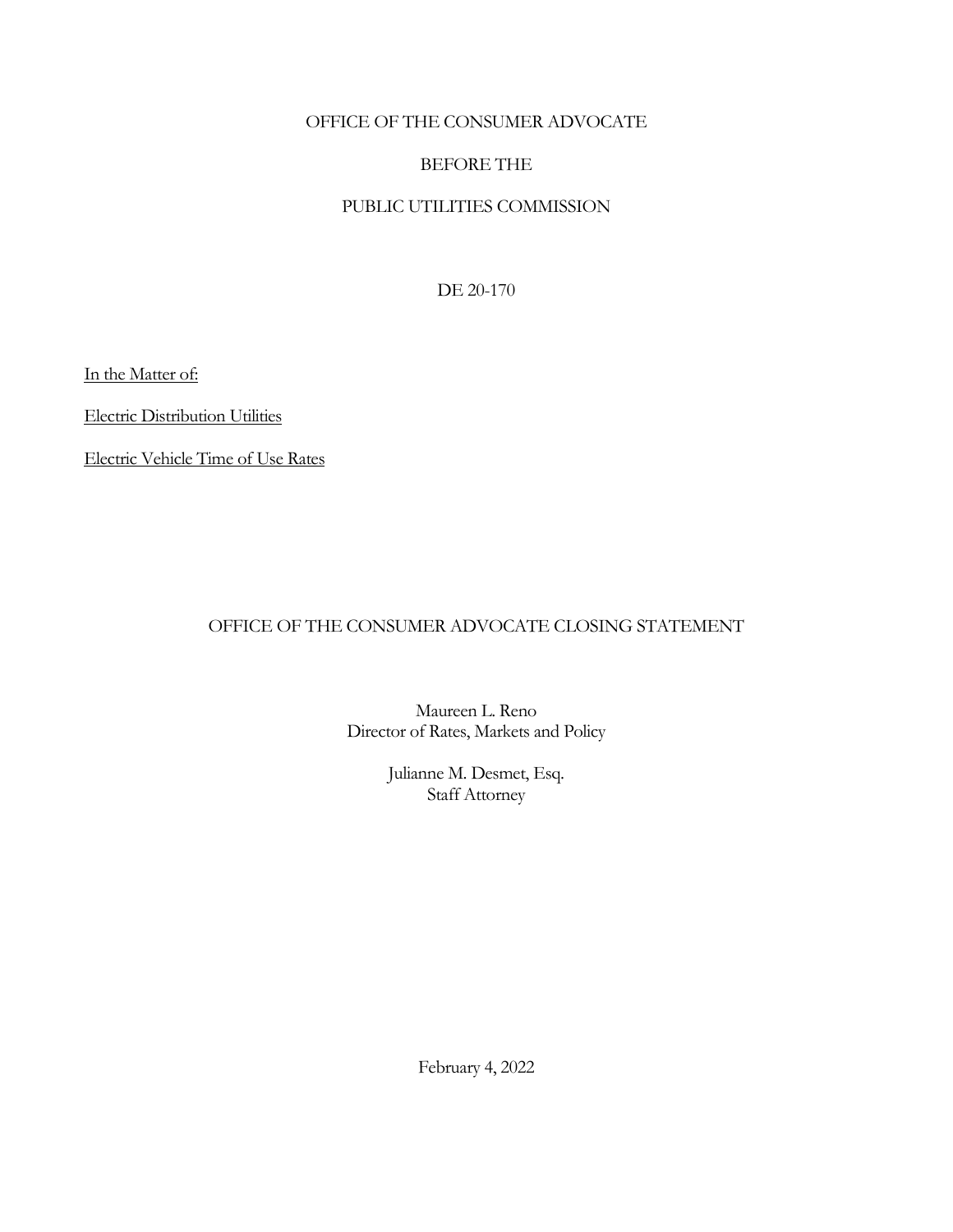#### **SUMMARY**

The Office of Consumer Advocate (OCA) recommends Commission approval of the settlement agreement. The OCA believes the settlement meets the Commission's goals as set forth in its generic investigation of electric vehicle (EV) rates and charging stations, Docket No. IR-20-004, and as laid out in that docket via Order No. 26,394 in 2020 as the rates in the agreement send price signals to residential rate payers signaling the advantage to shift load from peak to off-peak periods to create efficiency system wide and curtail increased peak demand as the EV market grows in New Hampshire.

While the OCA, like the Department of Energy (DOE), takes no position on the adoption of the load management proposal Eversource has proffered, the OCA likewise recommends the Commission direct Eversource to meaningfully embrace a two-period time varying rate for residential customers, a manually billed three period time of use rate consistent with the settlement agreement methodology for commercial customers, and to develop an alternative metering pilot that would utilize metering embedded in chargers and vehicles for the purposes of offering time varying rates.

### **SETTLEMENT APRPOVAL**

The OCA recommends Commission approval of the settlement agreement because it is consistent with Commission guidance issued in Docket IR 20-004 and provides appropriate price signals and benefits to customers which encourage shifts in EV charging load to a time with lower system costs. The shift in customer behavior provides value to residential customers and sets a proper groundwork for a growing EV market in New Hampshire to develop more efficient charging behavior providing system wide benefits.

This settlement is a carefully crafted and well-thought-out starting point for Time of Use (TOU) rates for EV and the OCA echoes the hearing testimony of Heather Tebbets, of Liberty, when explaining that this settlement strikes the best balance with the limited data currently available to all parties as this is a nascent market. She further explained that the implementation of these rates will provide the data necessary to further evaluate and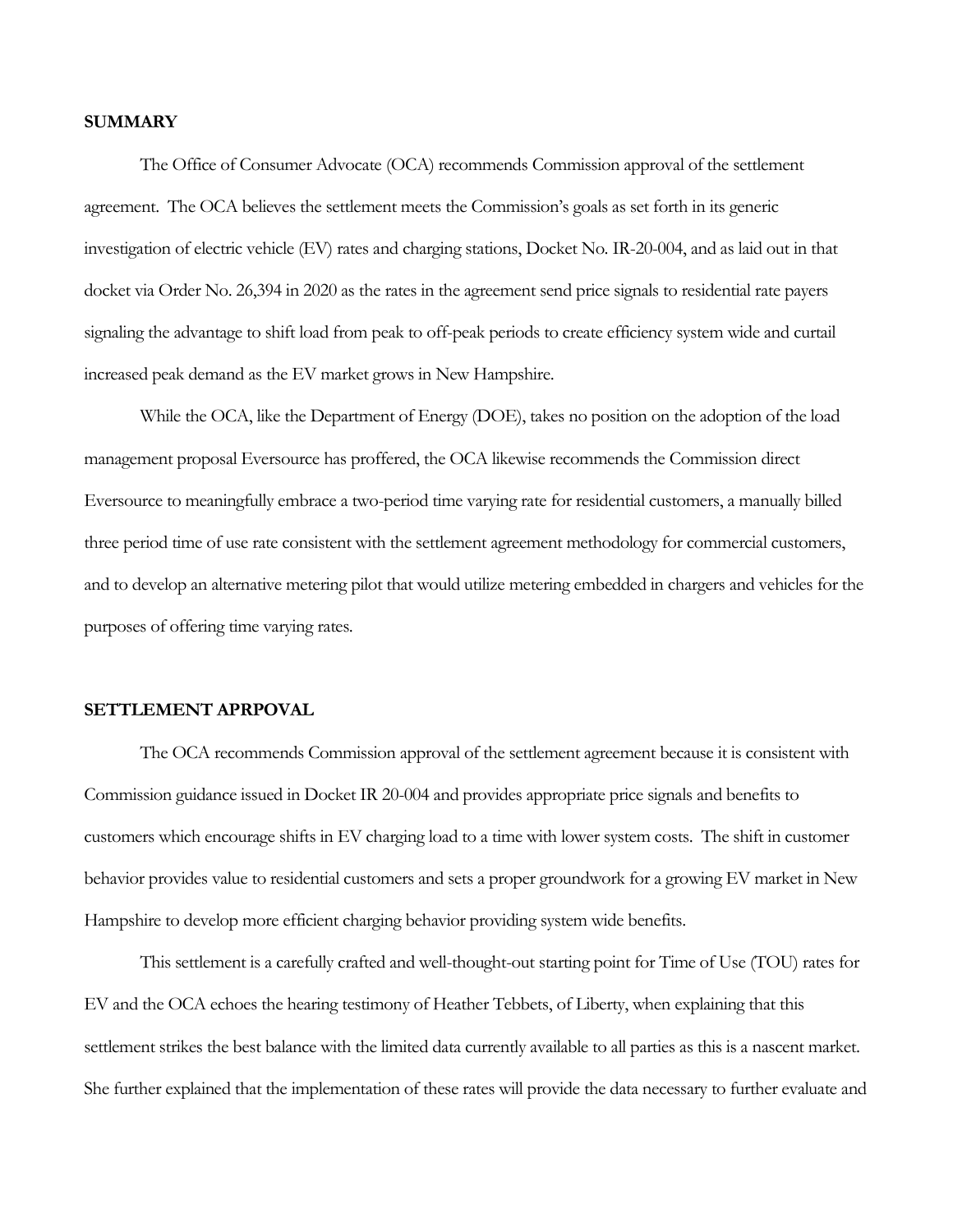reassess what is working, what is not, and what needs to be changed when future rate cases are litigated. Ms. Tebbets stated that this is a good opportunity, and she is optimistic that EV infrastructure, and ultimately EV, use will grow and flourish under the proposed rate structure; the OCA agrees.

The OCA further supports Unitil and Liberty in their commitment to explore options for non-utilityowned meters. The OCA supported this recommendation in Docket IR 20-004 and believes exploration of reform in this area serve residential utility customers well. Docket IR 20-004, OCA Comments dated May 11, 2020, at 3.

For these reasons the OCA urges the Commission to approve the submitted settlement.

### **THE EVERSOURCE PROPOSAL**

At hearing the Commission heard testimony from Eversource witnesses that to implement the TOU rates, as recommended by the Commission, it would cost \$9,000,000 to upgrade legacy billing systems. The OCA urges the Commission to revisit our Office's comments submitted in Docket IR 20-004 on behalf of residential ratepayers when considering testimony from a utility about ratepayer-funded investments in metering, communication and/or billing systems. The OCA stated that our Office is "on high alert when these questions arise, given (1) the chronic tendency of many electric utilities to resist innovation (particularly innovation that threatens the traditional utility business model) by exaggerating costs related to metering and billing, and (2) the history of past resistance to deployment of advanced metering infrastructure (because that, too, threatens the utility business model)." OCA Comments of February 20, 2020 (tab 7) in IR 20-004 at 3.

The Commission further heard testimony from Eversource witness Dennis Moore that some of Eversource's enterprise systems were created 15 years ago. Mr. Moore acknowledged that more complex rate structures are becoming commonplace; yet Eversource wants to further delay implementation of these complex rates because they are "problematic to implement now." For every solution proffered, such as manual billing, use of third-party metering, or modeling a rate on Eversource's Connecticut EV rate, Eversource claims that offering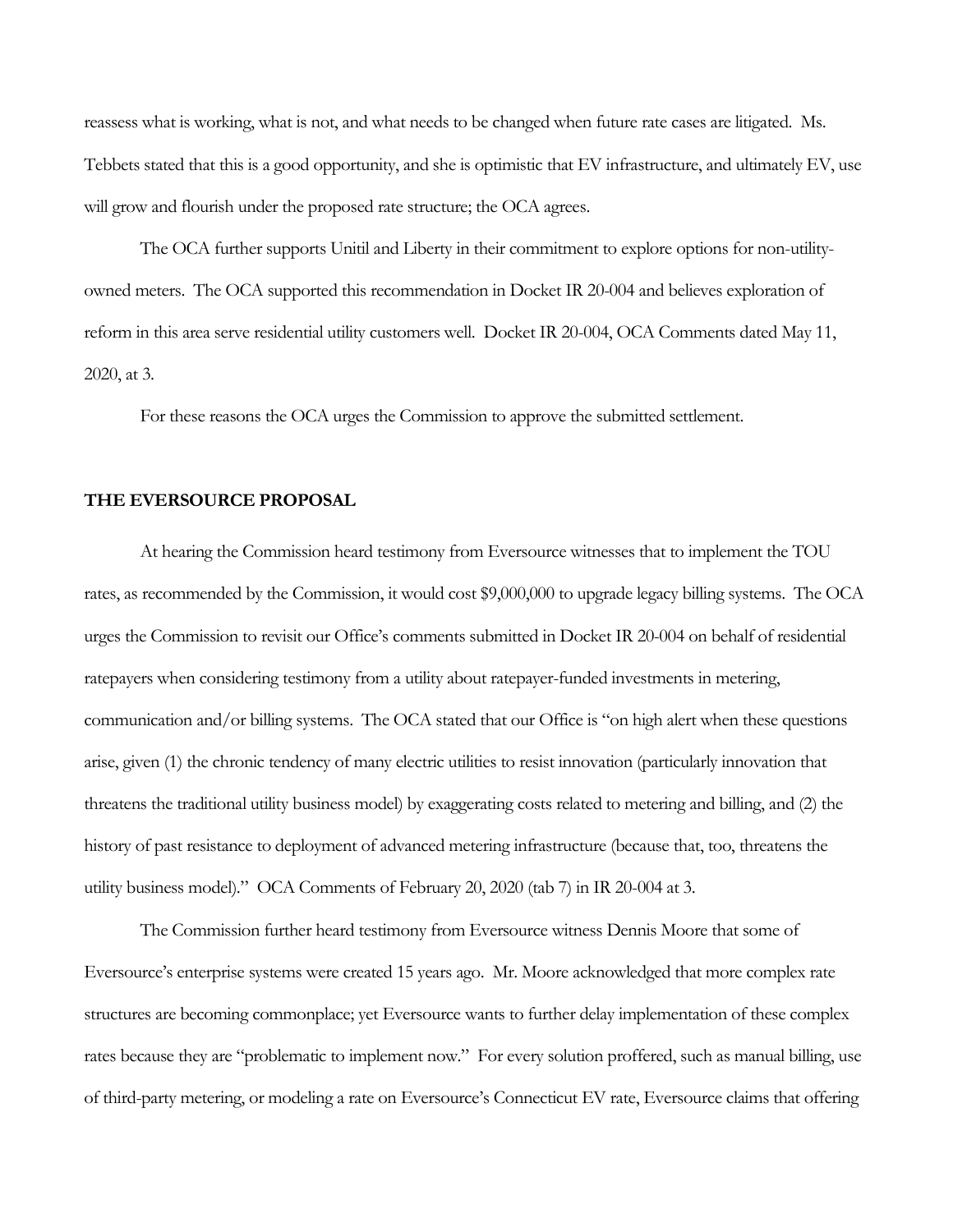TOU rates now in New Hampshire does not make sense based on current EV adoption in New Hampshire *at this time*.

The Commission itself has said from the bench, it is looking towards the future and looking to what extent it can future-proof rates. The OCA urges the Commission to take this path forward in implementing timeof-use (TOU) rates as the Commission found in Docket IR 20-004 it is an appropriate path forward. Eversource states that it is updating billing systems, yet it will be five to six years, or more, before the systems are updated to provide ratepayers with the price signals TOU rates provide. Eversource stated at the hearing it is better to push these updates out and put off the upgrades because it will be less costly to do this in the future. Yet, the future is changing and in five, six, or more years it will be too late to lay the groundwork for an excelling EV market. To again quote previously filed OCA comments, "Time-Varying Default Service Rates: Time for That Too." OCA Comments of May 11, 2020 (tab 3) in IR 20-004 at 4.

Eversource worries that ratepayers may not sign up for an offered residential EV TOU rate and believes it is not prudent to spend the money for upgrading its billing systems at this time. When questioned on the solution of manual billing the company's response is that such a practice is not a way forward because as the numbers of customers grow, manual billing will become too cumbersome. Eversource witnesses throughout the hearing appeared to be speaking out of both sides of their mouths. Eversource offered their managed changing program in lieu of a residential EV TOU rate. In the hearing Eversource put forward the premise that if everyone in a neighborhood purchased an EV the utility could manage the load to avoid a transformer upgrade by charging plugged in vehicles at different times as an example to the advantages of their program. Yet when pushed on that issue, they stated they did not have the capability to do that yet either.

Eversource has failed to put forward a proposal that supports price signals for EV charging as recommended by the Commission. Eversource continues to state the market is too small, yet when solutions are proffered, Eversource claims the solutions are not appropriate for a growing market. The OCA strongly believes that Eversource has missed an opportunity and the OCA urges the Commission to adopt the Department of